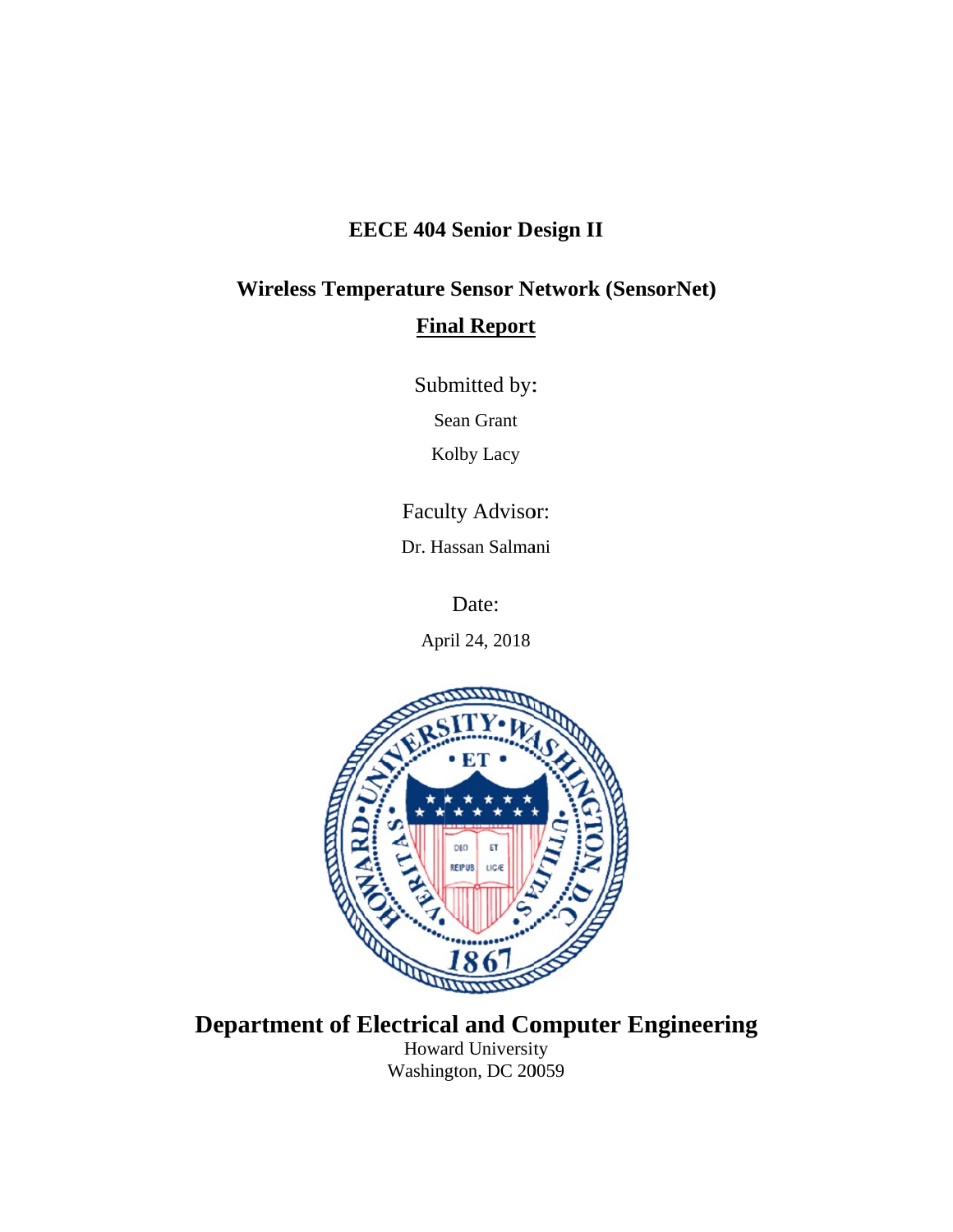#### I. **Summary:**

In certain buildings, the HVAC systems are implemented in such a way that they 'work' but are not optimized in a way that would allow for more efficient usage or energy consumption. Mostly because they often times rely on the input from a single source, which implements the same settings for various rooms across the building. What we want is to take an existing system such as this and be able to automate individual temperature readings for each room. With the creation of a sensor network, we can achieve this by having sensors in a room automated to record and report temperature readings to a central location that will process the data and take steps to adjust the temperature. Wireless temperature sensor networks are on the cutting edge of communication technology and many useful applications have been discovered in the military, health, and environmental science fields. What is useful about wireless senor networks is that hey can record much more information than a single source and can obtain valuable information that can be provided by a variety of sensors. Even more, this process can be automated, increasing its efficiency. Another convenience is that because this data is usually sent to a server, it can also be accessed remotely and interpreted by an expert if need be. There are numerous patents and research papers related to the implementation and security of these wireless sensor networks. Our project will implement a design for a sensor network exclusively for increasing HVAC operation.

#### II. **Problem Statement:**

Currently, the temperature management system within the Lewis K. Downing building through the use of a commercial HVAC is inaccurate and inefficient, raising a need for a customized, hybrid HVAC system which can sense and adjust the temperature in each room separately in real time. The project's long term goal is to develop a design schematic for a wireless network system that records signals from temperature sensors, analyzes said signals, and then transmits output signals to control the HVAC system in place. On the contrary, the projects' 2017-2018 academic school year goal is to implement a proof of concept network system in a demonstration in order to shoe the usefulness of the system and the management of electricity usage for heating and cooling. Also to improve the convenience of temperature management.

#### III. **Design Requirements:**

Our design is needed in order for a temperature sensors network composed of **2**  sensors per room to be established in the engineering building. The design must allow the temperature of the room to be read by the nodes to within plus or minus **1** degrees. It must also offer temperature management capabilities. After the basic functions are established, secure connectivity is the next priority. We want our product to be as secure as it is effective. However, for this semester, the noly time constraint is to get a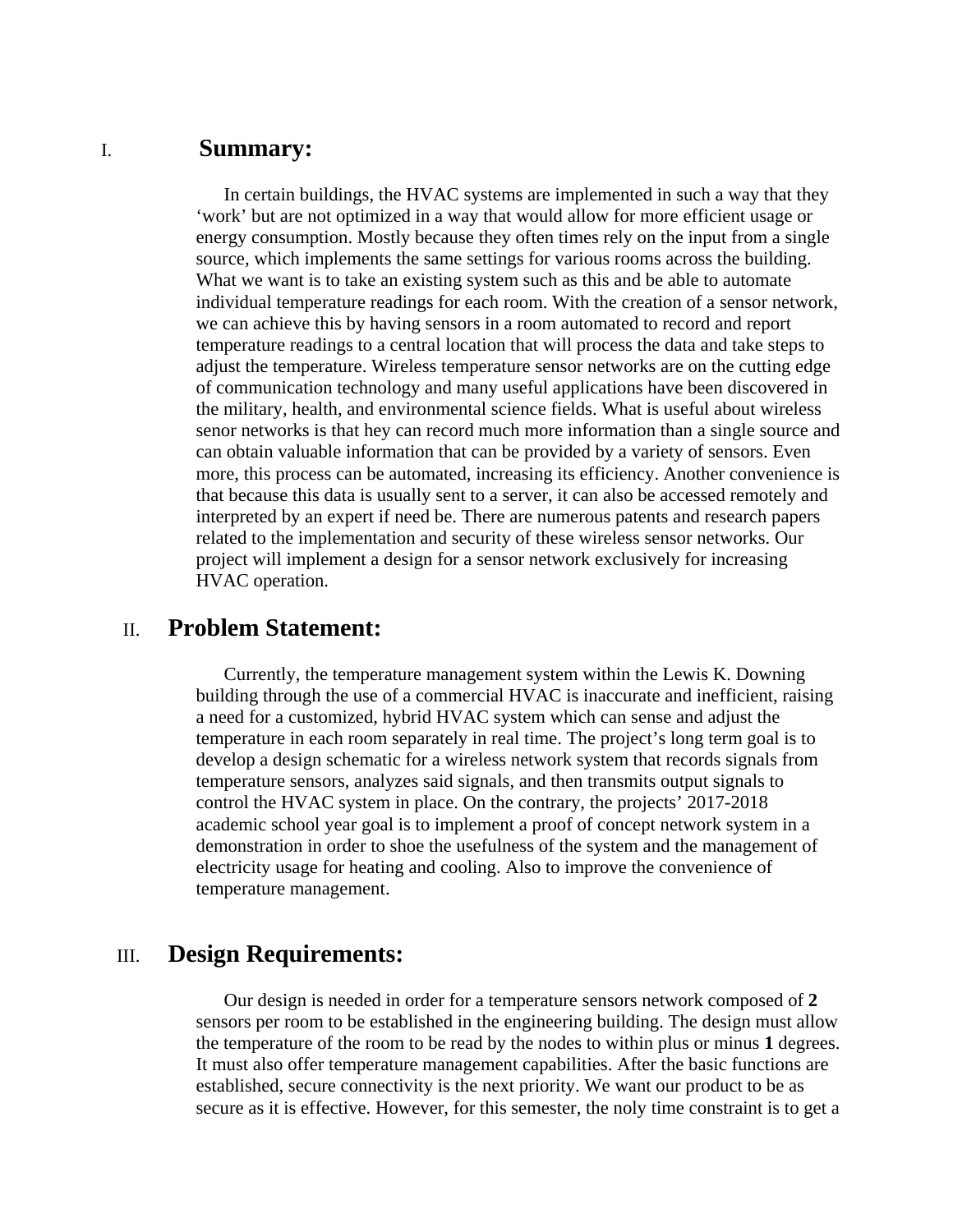working temperature sensor network by the end of the semester. The design must also allow periodical alerts when detecting data anomalies.

We must also address the other constraints of our design. Our design must not interfere with wireless communications in the building. This is considered a **technological** constraint. Noting that we will only be using two nodes and one laptop connected to a router, there will not be enough traffic to cause any interference to users of the Howard wireless network.

In terms of power or energy consumption, our project has very low consumption. Our RPis use separate 9V power supplies and the laptop uses a standard 19.5V output charger. The other microcontroller is powered by the laptop. Our power supplies comply with the standard of a Class A external power supply as the supply less than 250 Watts of power.

This project is limited to just the inside of the Howard engineering building and is very small-scale. As such, the **social, cultural, and political** constraints are minimal. The only **social** constraints can be applied to a malfunctioning system that (in the future) allows the building to get to hot so that it is uncomfortable for the people in the building. It is imperative that the system functions correctly. In the same way there are no **environmental** constraints as long as all environmental regulations set forth by the FCC are followed.

One of the **economic** constraints set for by the project includes the unit price that will need to be paid for each node (\$35 for each Raspberry Pi 3, \$10 per temperature node, \$10 per breadboard connector). Also the price of setting up the external database will need to be factored in but this depends on the size of database that is used.

Regarding the **time** constraints, the goal is for each temperature reading to be taken within 20-30 milliseconds of each other. This will provide a more accurate analysis of the temperature in the room and what actions will need to be taken by the corresponding HVAC system.

#### IV. **Current Status of Art:**

The wireless temperature sensor network project is centered around the current status of the data communications field. At the base of the project is the ability to transmit and receive signals at specific radio frequencies. The transmission of data wirelessly is related to the way in which the analog measurements taken from the temperature sensors will be transferred to the backend database that will monitor the system. The receiving of said signals will be the main task allocated to the backend server because once the signals are received it will be up to the backend CPU to process said data. However, having all of the processing power tied to the backend server is just one implementation idea that is being analyzed. Another idea that is being looked into is having a portion of the processing of the analog signals taken from the temperature sensors done on the actual sensor nodes themselves. This would be done with the purpose of reducing the bandwidth needed to transmit the data to the backend server. If the unprocessed data would consume less bandwidth than the output (processed) data then it would make sense to just transmit the unprocessed data to the backend CPU. However, if completing some level of processing on the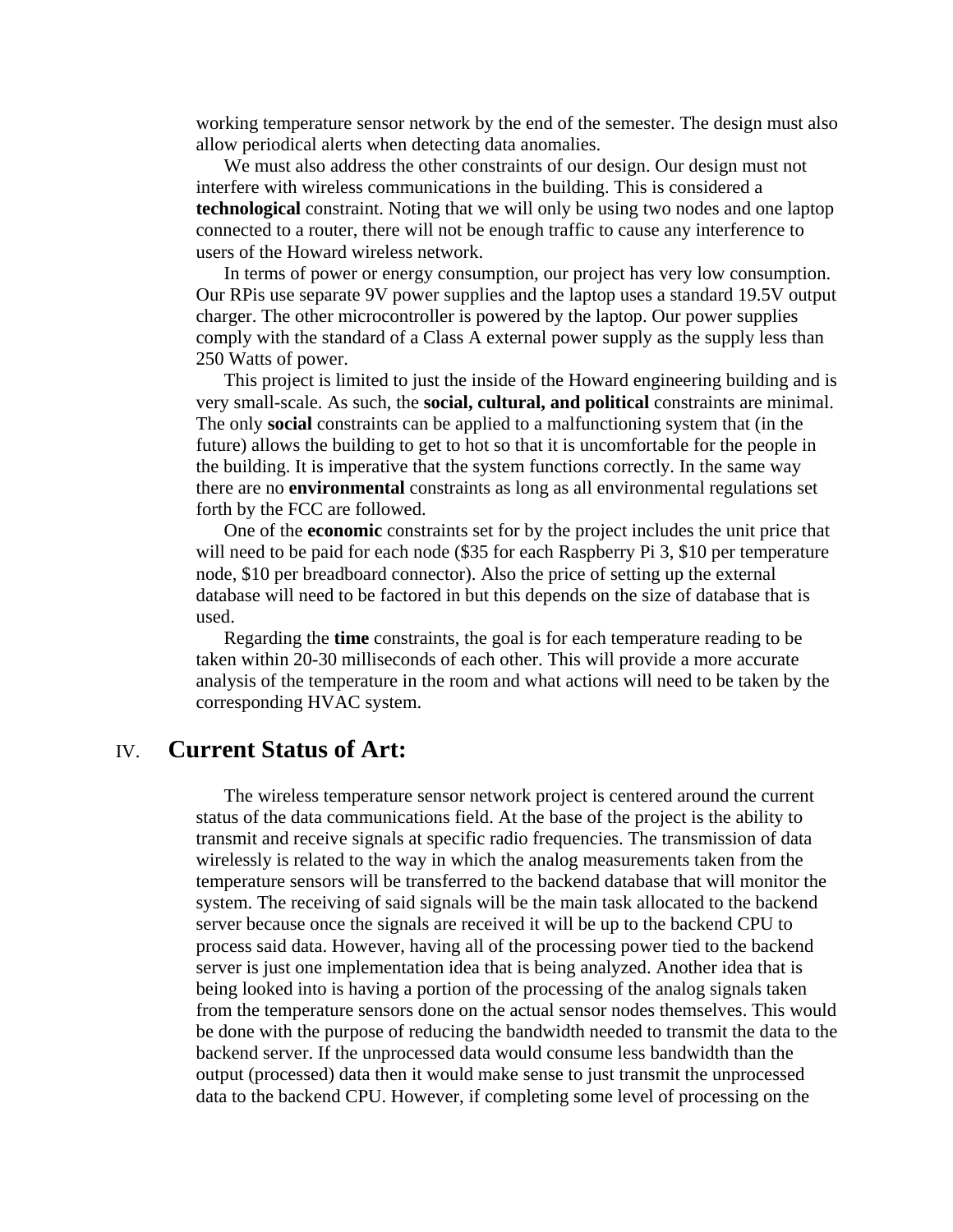CPU of the temperature sensor itself and then transmitting the data saves bandwidth, then this is the route that our project will take.

 Currently, wireless data communications are done using radio frequencies. Any discussion of wireless communications and the use and security of wireless data transfer begins with analysis of the electromagnetic radio frequency spectrum. Wireless communications between devices can be thought of as a transfer of data through the air from one device to another, however, there are more elements at work throughout this process. Electromagnetic radio waves at specific radio frequencies, or channels, on the RF spectrum are used to transmit signals through the air where an electromagnetic signal receiver then receives the signal. Conceptually, the data being transferred is "attached" to an electromagnetic radio wave, as previously described, and then instead of sending the data to the receiver, the radio signal carrying the data is sent. Once the signal reaches the correct receiver (which is determined through identification addressing of the transmitter and receiver) the data is then extracted from the radio wave and analyzed accordingly. The electromagnetic radio frequency spectrum ranges from about 3kHz to 300GHz and each frequency (or channel) holds the capacity to transmit an individual signal. However, not every frequency, channel, or band (a range of channels) is available for use by the public. The Federal Communications Commission (FCC) assigns certain radio frequency bands to licensed entities (primary users) such as cellular phone carriers and government agencies. Any users who are not licensed to operate on a specific frequency band or have not paid to operate on the frequency band are considered secondary users. Secondary users can be any individual with a need to utilize a specific radio frequency channel or band, from wanting to set up their own WiFi network to wanting to establish their own data transfer protocol. The driving factor that separates primary users from secondary users is that primary users usually occupy a certain frequency band for commercial purposes, while secondary users may occupy a specific frequency band for more personal uses.

## V. **Solution Design:**

#### Concept 1:

 Having an external server that carries out all of the computations for the signals that will be collected from the temperature sensors. Once the data is sent from the sensor nodes to the database, all signal processing will happen on the database side, which will control the heating or cooling unit in the room. This will use less power from the nodes because the nodes are not performing computations. Also, several nodes will diagnose an area, which increases sustainability and will help detect any malfunctions or compromises.

**Node 1** represents the temperature sensor node that would be placed in the far left corner of the room. **Node 2** represents the temperature sensor node that would be placed in the far right corner of the room. **Node 3** represents the temperature sensor node that would be placed in the adjacent left corner of the room. **Node 4** represents the temperature sensor node that would be placed in the adjacent right corner of the room. **Server** represents external server that will receive and record all of the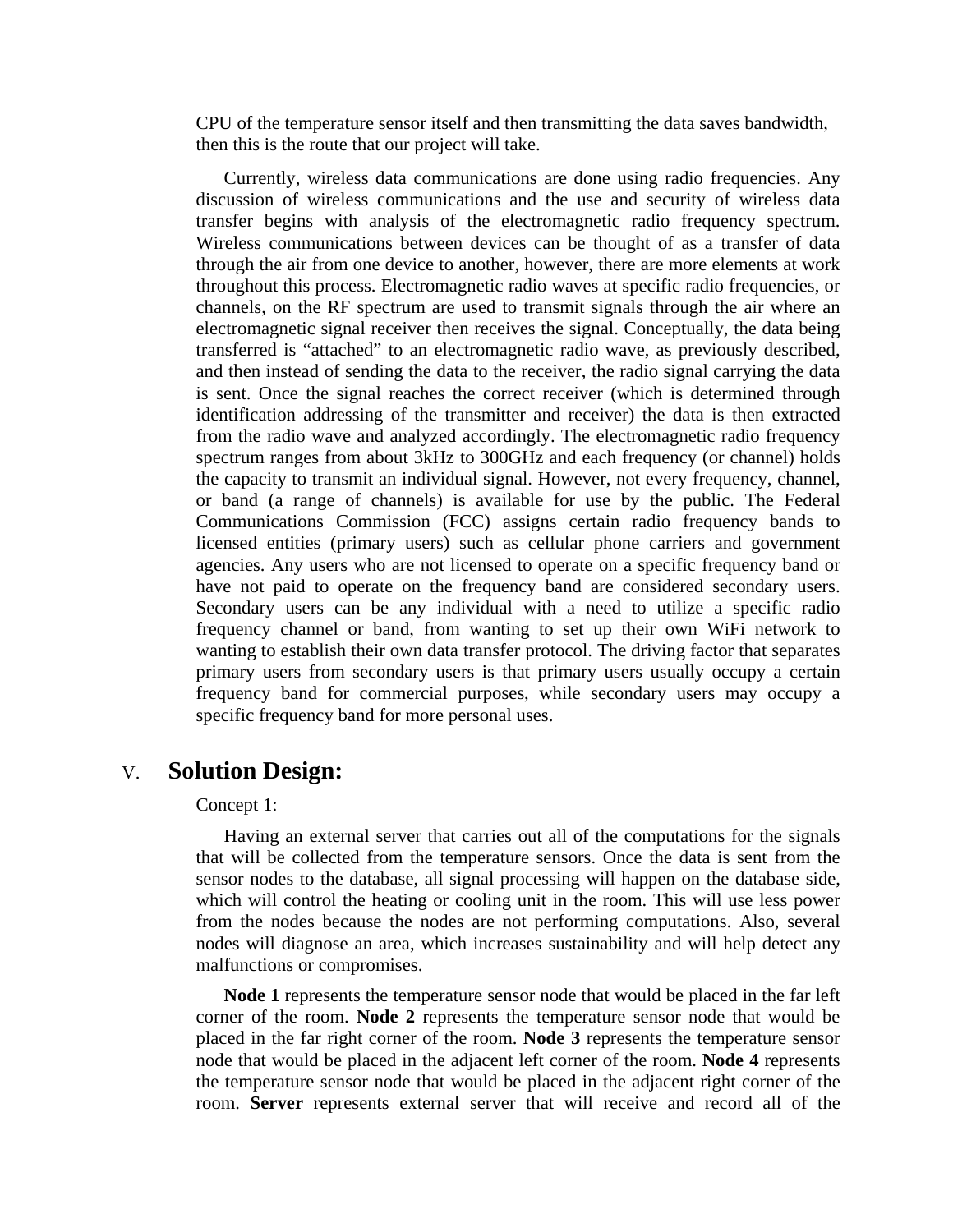measurements from each node as well as prioritizing the measurements based on when they are received by the server. This component will also transmit a signal to the HVAC system controlling its operation and, in turn, controlling the temperature in the room. **Microcontroller** represents the Arduino microcontroller that is used to receive the output signal sent from the server (database) and compare that value with the desired temperature in the room in order to control the HVAC's operation.



#### Concept 2:

 Having separate processors on the sensor nodes so that once the input data from the temperature sensors (the measured temperature) is gathered from the sensor, all of the signal processing takes place on that node and then the results are passed to the database and microcontroller that will control the heating or cooling. This would allow for faster transmission because less information will be sent to the database.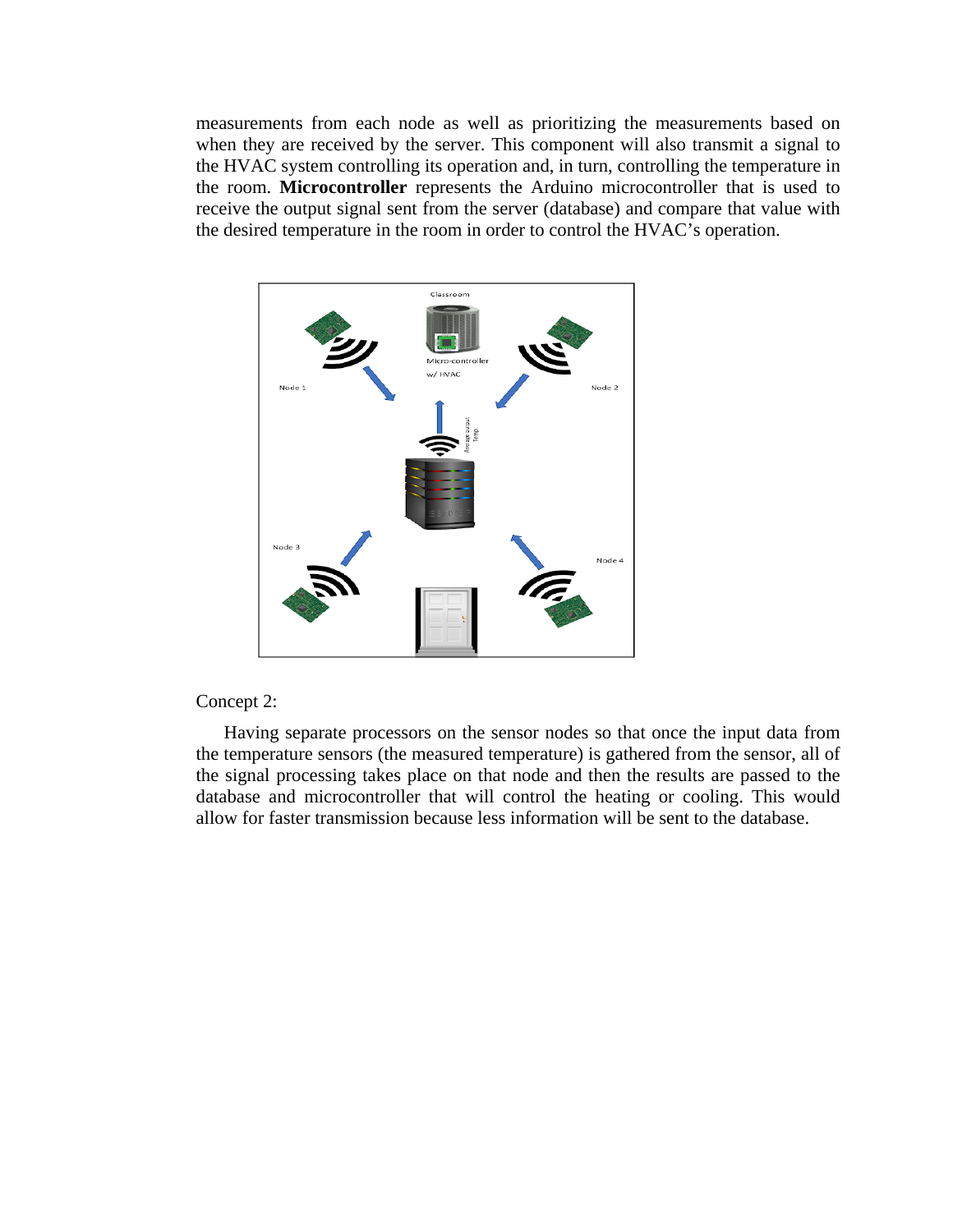

Concept 3 (Developed by Sean):

 Attaching sensors to the heating and AC HVAC units themselves to minimize the distance that the signals would have to travel in order to be processed and outputted in order to control the temperature in the room. Attaching each sensor node to the HVAC unit provides minimal latency from receiving temperature measurements. It would also give faster readings. In addition, this concept could be used to diagnose mis readings on the HVAC's original system.

Concept 4 (Developed by Kolby):

 Using an FPGA board to control the input signals from the sensors and the output signals that would control the heater and AC unit in the room. The board would act as the middleman between the sensor and the HVAC. Each unit would be individually controlled by a board. Also, this solution would provide easier troubleshooting capabilities with minimal latency.

#### Selection Process:

 The categories used in the decision matrix included: Cost, Functionality, efficiency, Reliability, and Practicality.

Concept 1**:**

Pros:

- Not having processors on each node cuts down on cost
- Having an external server provides storage for recording measurements
- Easy to troubleshoot

Cons: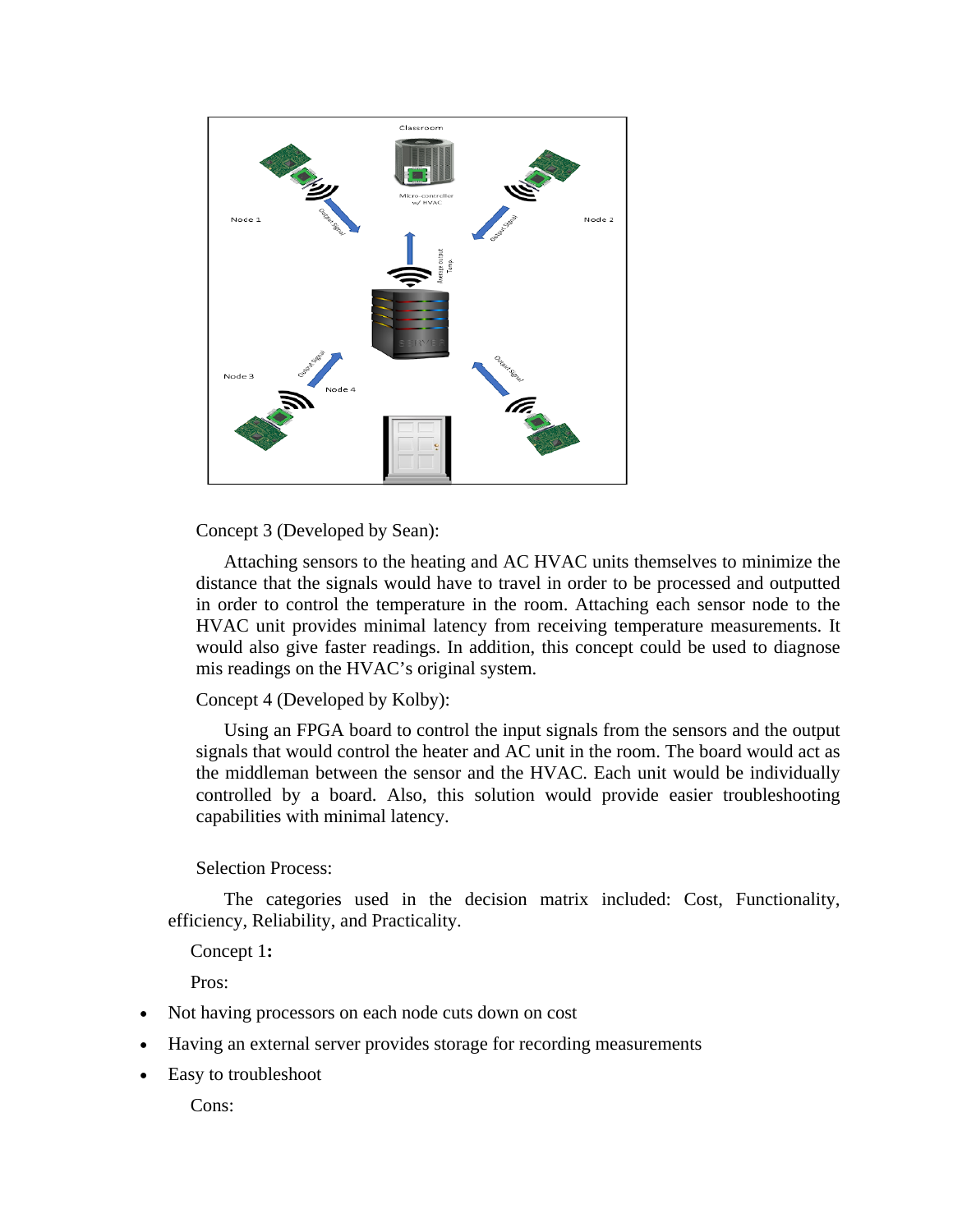- May cause a slight increase in latency
- Increases the strain on the server's processing power

Concept 2:

Pros:

- May slightly decrease latency
- Reduces strain on server's processing power

| A                    | Ð                      |           | υ |                      |  |  |  |
|----------------------|------------------------|-----------|---|----------------------|--|--|--|
|                      | <b>Decision Matrix</b> |           |   |                      |  |  |  |
|                      | 5 (Most Feasible)--    |           |   | ---1(Least Feasible) |  |  |  |
|                      | Concept 1              | Concept 2 |   |                      |  |  |  |
| Cost                 | 4                      | з         |   |                      |  |  |  |
| <b>Functionality</b> | 5                      |           |   |                      |  |  |  |
| <b>Efficiency</b>    | 3                      | Δ         |   |                      |  |  |  |
| <b>Reliability</b>   | 4                      | ٩         |   |                      |  |  |  |
| <b>Practicality</b>  | ς                      | ٦         |   |                      |  |  |  |
|                      |                        |           |   |                      |  |  |  |
| ) Total:             | 21                     | 17        |   |                      |  |  |  |
|                      |                        |           |   |                      |  |  |  |
|                      |                        |           |   |                      |  |  |  |

 After weighing through the pros and cons of each solution concept in each category, the team decided to narrow down the selection to **Concept 1.**

### VI. **Project Implementation Plan:**

 For this project, we need the following components: 2 Raspberry Pi 3s, 2 Waveshare 10 DOF IMU Temperature Sensors, 2 breadboards, 2 GPIO breakout kits for RPi, 1 wireless router, 1 Arduino Uno board.

 In the month of January, we will gather all documentation on the microcomputers that we will use for nodes (originally Intel Joule boards but switched to Raspberry Pi 3s). We will also look up and compile the code to connect the temperature sensors to the RPis and take temperature readings.

 For the month of February, we will determine a method of communication suitable for the connection between the nodes and the server. Once this is established, we will research how to implement this between one node and the server.

 In March, we want to modify the server code so that it can accept multiple connections from the nodes. Then, we will attach multiple nodes and test simultaneous data collection.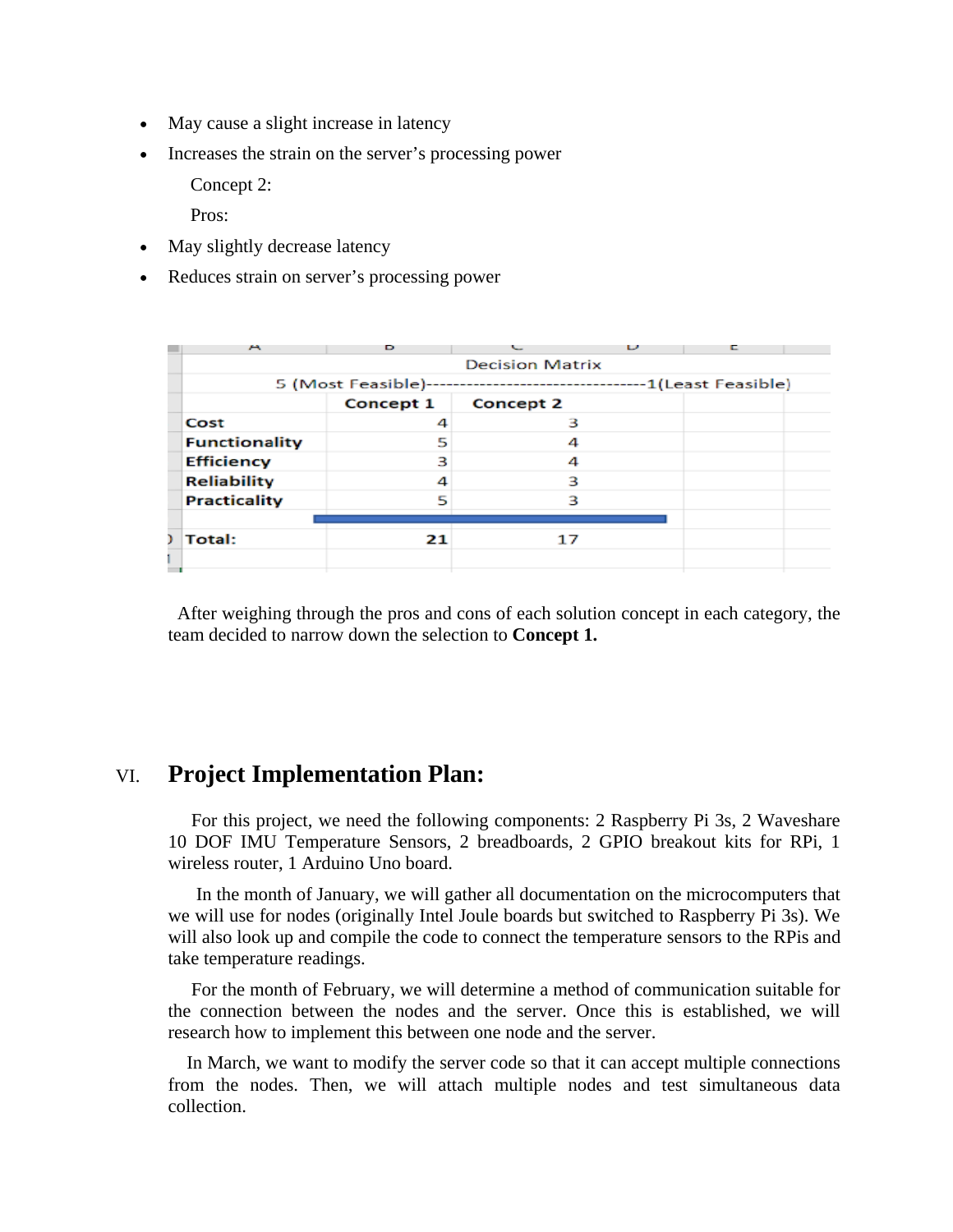In April, we will test the limits of the temperature sensors. We will also switch from our local area network over to the howard network and prepare for the presentation.

| <b>Tasks</b>                              | Lead<br>partner |  | an |                  |  | Feb |                  |  | Mar |      | Apr |      |                    |
|-------------------------------------------|-----------------|--|----|------------------|--|-----|------------------|--|-----|------|-----|------|--------------------|
|                                           |                 |  | 3  |                  |  |     |                  |  | h   |      | 31  | 4    |                    |
| Part 1: Database Implementation           |                 |  |    |                  |  |     |                  |  |     |      |     |      | Date: 2/6/18       |
| Database structure and code               | Sean            |  |    | D1.1             |  |     |                  |  |     |      |     |      | Done               |
| Recording 5 measurements                  | Sean            |  |    |                  |  |     | D1.2             |  |     |      |     |      | On-Going           |
| Update database in real time              | Sean            |  |    |                  |  |     |                  |  |     | D1.3 |     |      | <b>Not Started</b> |
| Part 2: Temperature Sensor Implementation |                 |  |    |                  |  |     |                  |  |     |      |     |      |                    |
| Algorithm for measuring temp.             | Kolby           |  |    | D <sub>2.1</sub> |  |     |                  |  |     |      |     |      | Done               |
| Creating functioning nodes.               | Kolby           |  |    |                  |  |     | D <sub>2.2</sub> |  |     |      |     |      | <b>On-Going</b>    |
| Recording measurements in DB              | Kolby           |  |    |                  |  |     |                  |  |     |      |     | D2.3 | <b>Not Started</b> |

## VII. **Project Implementation Process:**

 The decision to use the Raspberry Pi 3 as our main node was one of availability. The intended Joule Boards did not come with the correct power supplies, so we had the Rpi as our alternative.

 The setup of our node is shown below. The temperature sensor is directly connected to the Raspberry Pi while the RPi is connected to the server via TCP.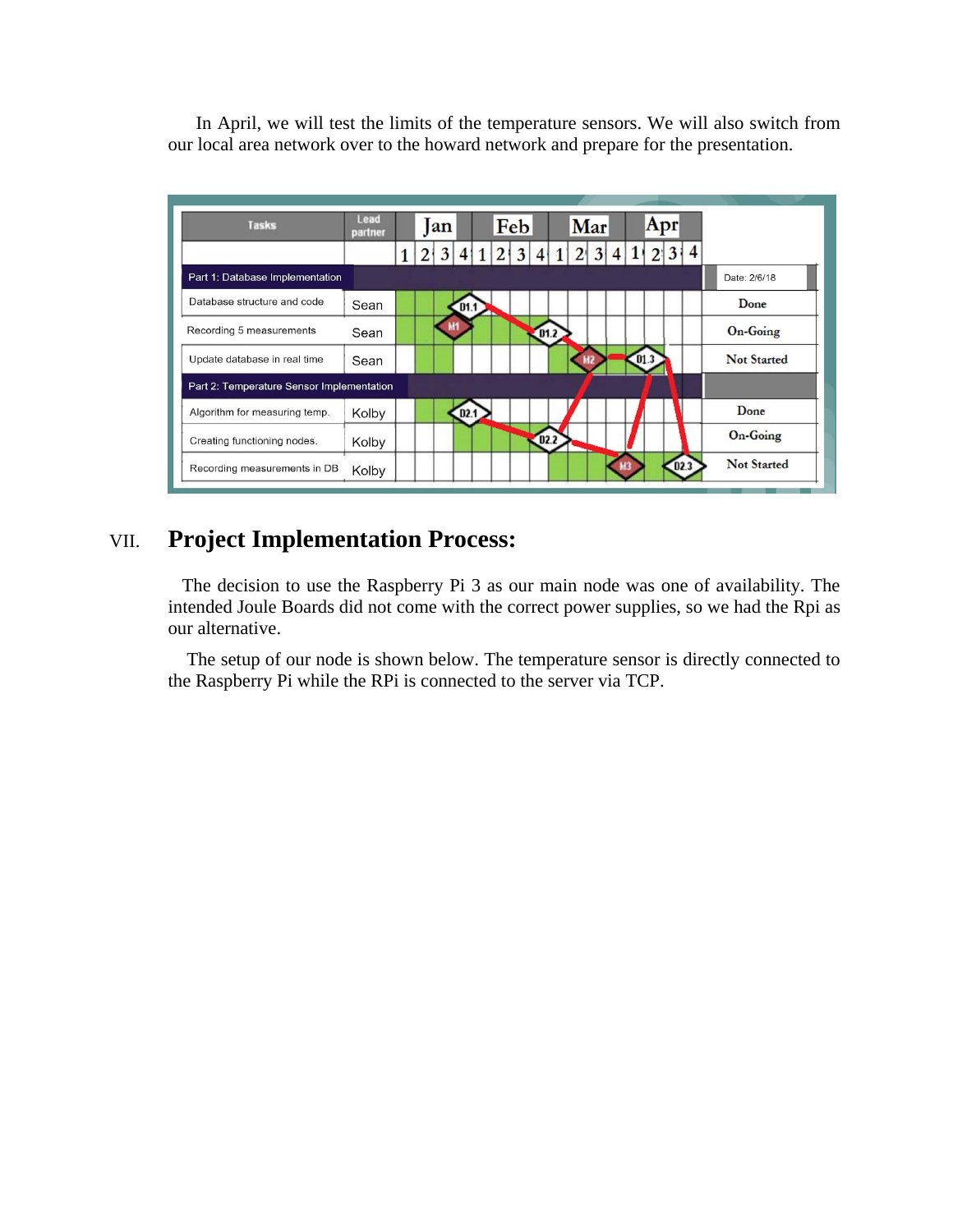

FIG. Node Setup

The setup for our microcontroller to "cool the room" is also shown below. This consists of the Arduino Uno and a 12V fan.



To read the measurements, create the tcp connection, and activate the fan. we used some python scripts and C code for Arduino. Some of the code snippets are shown below: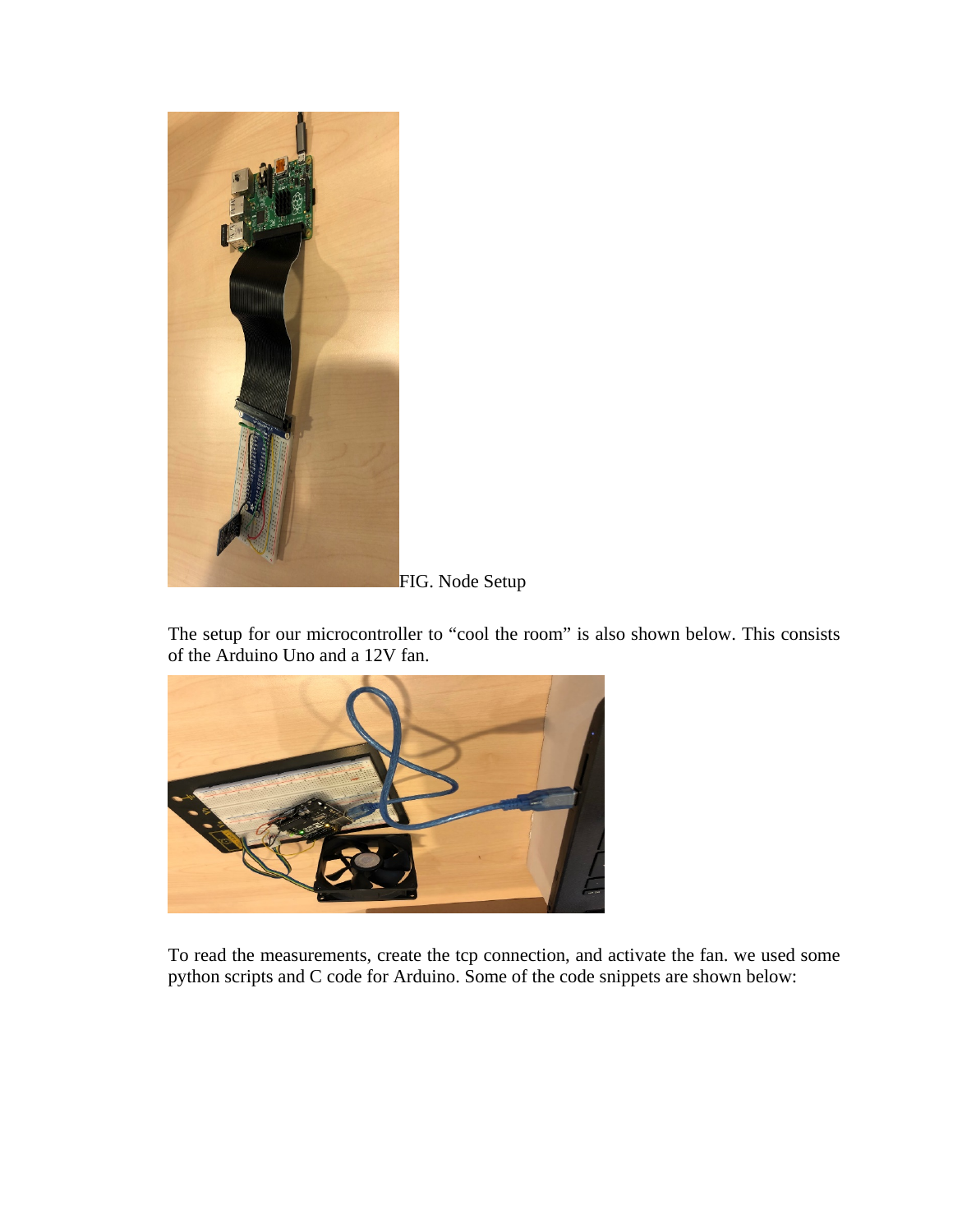```
#!/usr/bin/env python
```

```
from Adafruit BME280 import *
 import socket
 import time
 import openpyxl
 sensor = BME280(t_mode=BME280_OSAMPLE_8, p_mode=BME280_OSAMPLE_8, h_mode=BME280_OSAMPLE_8)
 degrees = sensor.read_temperature()<br>degrees = degrees * 9 / 5 + 32TCP_IP = '192.168.0.128'
 TCP \overline{P}ORT = 1234BUFFER SIZE = 1024
 s = \texttt{socket.sockets}(\texttt{socket}.\texttt{AF\_INET}, \texttt{socket.SOCR\_STREAM})s.\texttt{connect}((\texttt{TCP\_IP}, \texttt{TCP\_PORT}))while 1:
     degrees = sensor.read_temperature()<br>degrees = degrees * 9 / 5 + 32
     s.send(str(degrees))
      time.sleep(2)
 data = s \rvert (BUFFER SIZE)
 s.close()
 print "Temperature:", data<br>print "Session closed"
Node script
    #!/usr/bin/env python
    import socket
    import time
```

```
TCP IP = '192.168.1.3'
TCP \overline{PORT} = 1234BUFFER SIZE = 1024 # Normally 1024, but we want fast response
s = socket.socket(socket.AF_INET, socket.SOCK_STREAM)
s.bind((TCP IP, TCP PORT))
s.listen(2)
print "Waiting for connection..."
conn, addr = s. accept()print 'Connection address:', addr
while 1:
    data = conn.recv(BUFFER SIZE)
    if not data: break
    if (float <math>(data) \ge 80:
```

```
print "Turning on fan"
    print "Temperture:", data[0:5], " F"
conn.send("Stream done") # echo
conn.close()
```
Server script